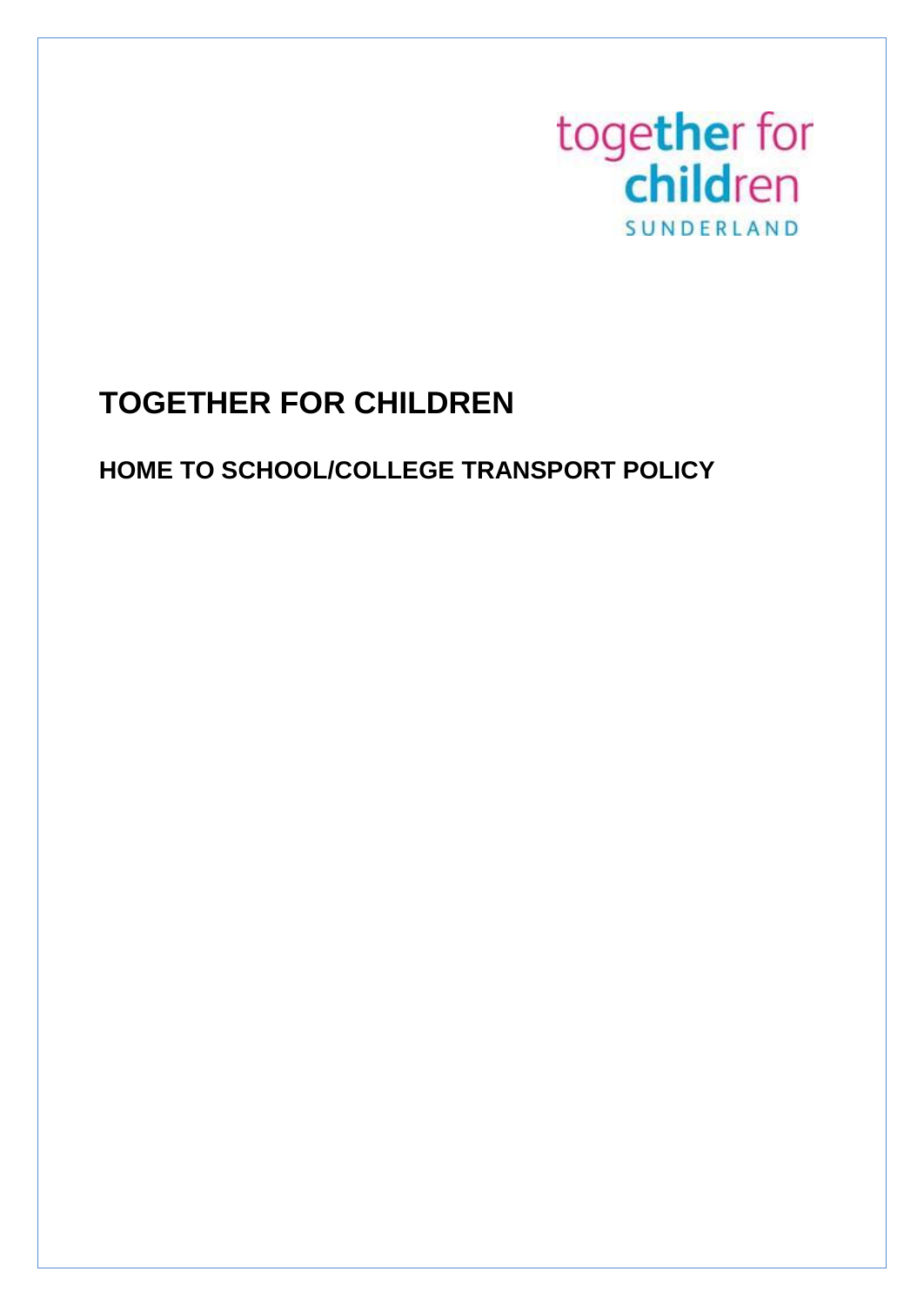## **Forward**

Together for Children's Home to School Transport service offers support and guidance to parents, carers, schools and most importantly our young people. Together for Children are bound by statutory duties within Legislation to provide assistance to young people who meet the eligibility criteria set out within this Policy. Together for Children currently assists young people and families in a variety of ways including; the provision of dedicated taxi/minibus transport, Free Travel Permits, access to an Independent Travel Training programme and a School Transport Mileage Rate.

Much of the work undertaken by Home to School Transport within Sunderland is aimed at offering young people and their families a safe and enjoyable experience of travel. Partnership working is a key element that helps build on this aim:

- Independent Travel Training working alongside schools and travel trainers to offer young people the opportunity to access independent travel training in a safe environment with the appropriate staff. This encourages young people to develop an important life skill.
- Taxi Licensing, Driver and Vehicle Standards Agency (DVSA) & Northumbria Police – regular transport checks are carried out at schools and colleges to maintain the safety of the vehicles that transport our young people on a daily basis. Drivers and escorts are also checked to ensure they hold correct and valid permits.
- Parent/Carers Group a representative from Home to School Transport is always available to attend the group if requested. This representation allows information to be obtained from the parents/carers, and also provides an opportunity for queries to be answered around current travel arrangements.
- Schools/Colleges a strong relationship is essential to maintain children are transported safely to and from school, at the correct time, and using the appropriate equipment (i.e. booster seats, bucklesafe).
- Safeguarding all drivers and escorts carrying out transport on behalf of this service are trained to ensure the safeguard of all young people is of the highest standard. Training sessions are delivered by an Education Safeguarding Officer, and refreshed every three years.
- Nexus helps provide accurate and updated information for parents/carers, including; timetables of buses, prices and concessionary fares.
- Northern Regional Transport Group a quarterly meeting of the group brings together transport officers from around the region to discuss; changes in legislation, DfE Guidance, difficult cases and the sharing of Good Practice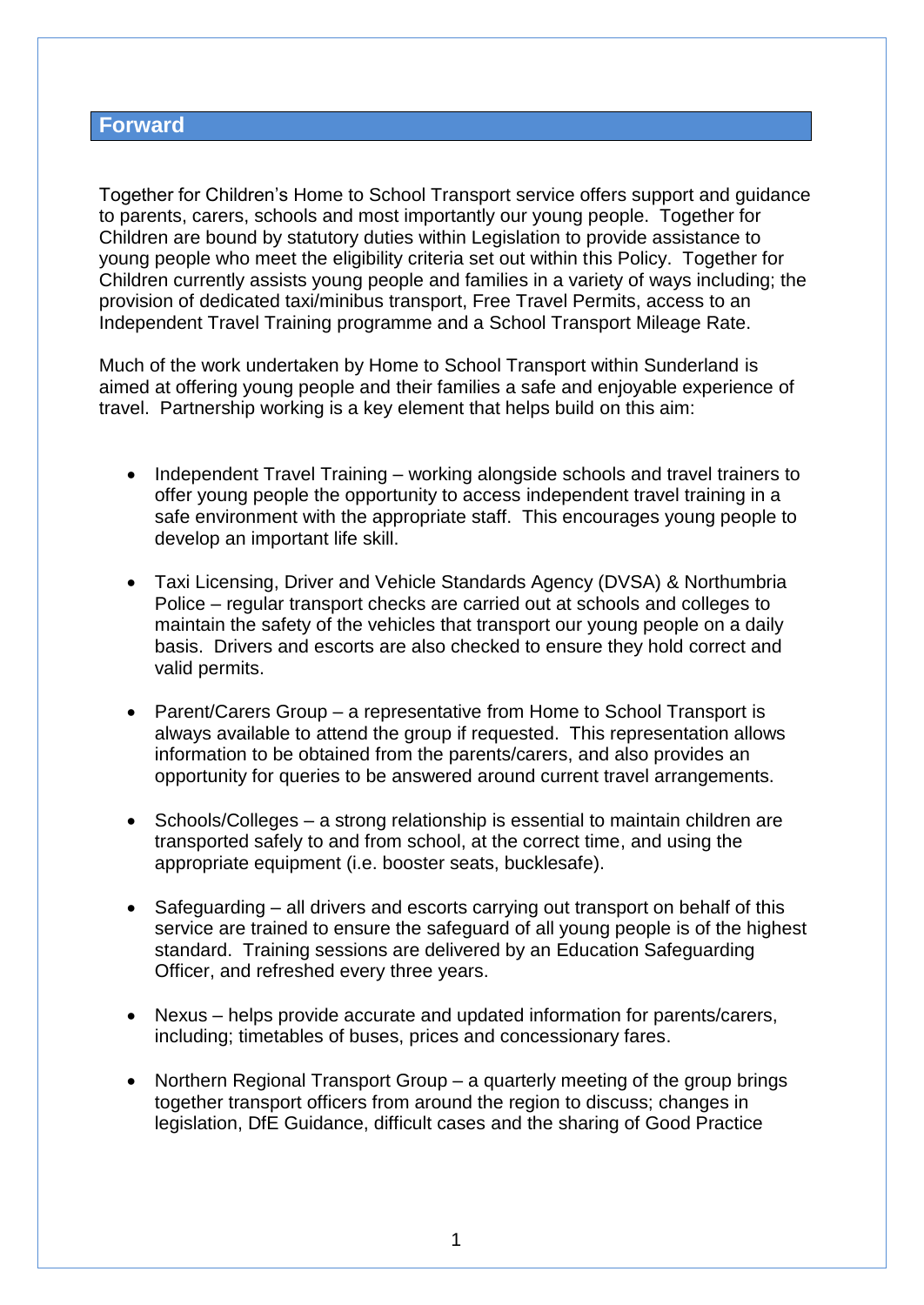# **Legislation**

Section 508B of the Education Act 1996 (amended by the Education and Inspections Act 2006) deals with the duty on Local Authorities to make such travel arrangements as they consider necessary to facilitate attendance at school for eligible children.

Parents are responsible for ensuring that their children attend school regularly. However, section 444 of the 1996 Act outlines the situations in which a parent may have a defence in law against a prosecution by a Local Authority for their child's nonattendance at school. Section 444(3B) provides a parent with a defence if he or she proves that:

- o The qualifying school at which the child is a registered pupil is not within statutory walking distance;
- o No suitable arrangements have been made by the Local Authority for boarding accommodation at or near to the school;
- o No suitable arrangements have been made by the Local Authority for enabling the child to become a registered pupil at a qualifying school nearer to his/her home; and
- o The Local Authority has a duty to make travel arrangements in relation to the child under section 508B and has failed to discharge that duty.

Schedule 35B of the 1996 Act (amended by the Education and Inspections Act 2006) defines "eligible children" – those categories of children in an authority's area for whom travel arrangements will always be required. A condition of each category is that they are of compulsory school age. Under section 508B, these arrangements must be provided free of charge.

The provisions set out in this policy include places other than schools where a child is receiving education by virtue of arrangements made under section 19(1) of the Education Act 1996 by the Local Authority.

**This policy only applies to children of statutory school age who are resident in the area of Sunderland City Council.**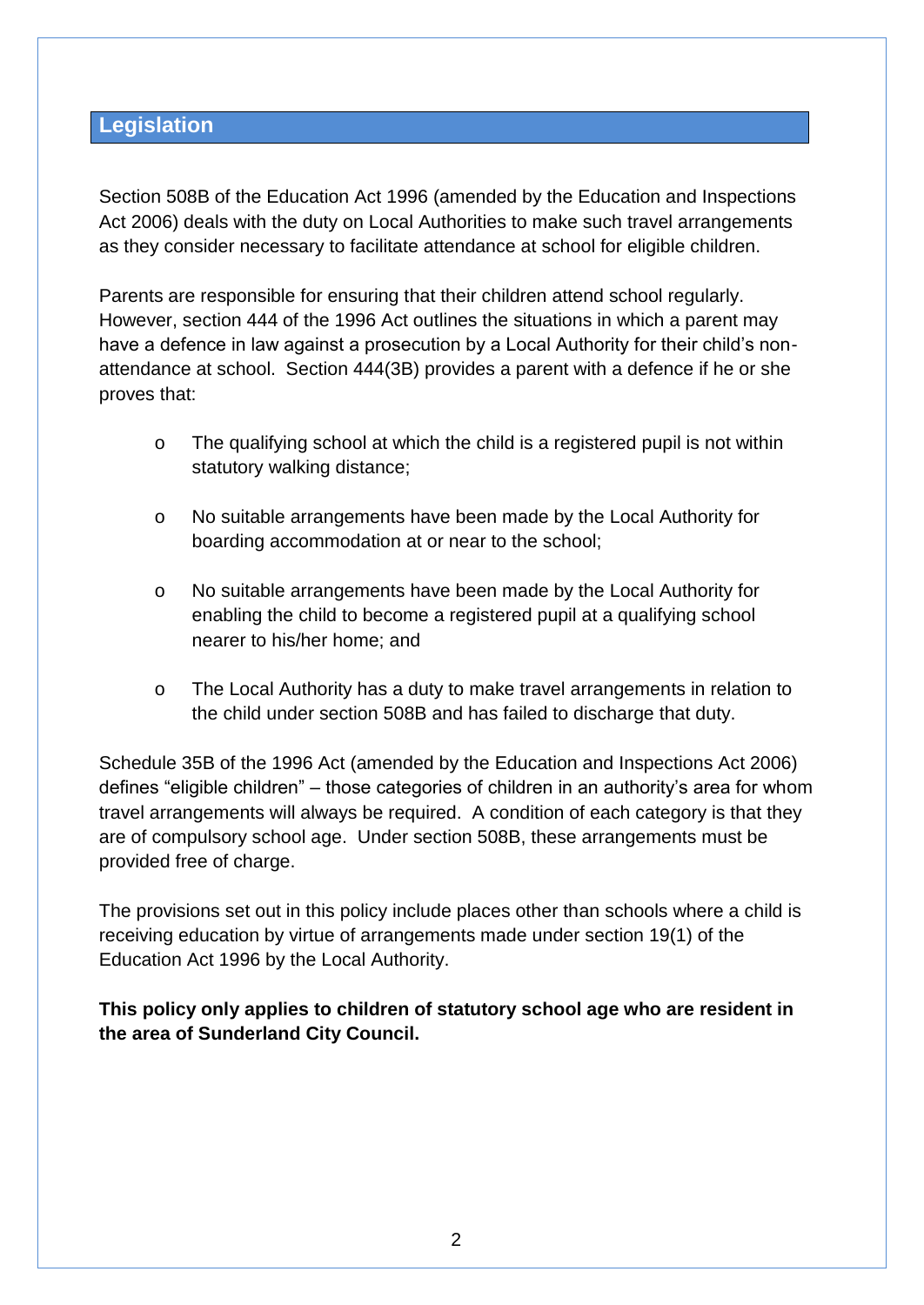# **Contents**

| Part 1 | Home to School Transport for a young person, of statutory school age,<br>attending a mainstream school                             |
|--------|------------------------------------------------------------------------------------------------------------------------------------|
| Part 2 | Home to School Transport for a young person, of statutory school age,<br>with an Education Health Care Plan or a Medical Condition |
| Part 3 | Home to School/College Transport for a young person, Post 16, with an<br><b>Education Health Care Plan or Medical Condition</b>    |
| Part 4 | School Transport Mileage Rate (STMR)                                                                                               |
| Part 5 | Independent Travel Training (ITT)                                                                                                  |
| Part 6 | Removal of Free Travel arrangements                                                                                                |
| Part 7 | <b>Review of Decisions</b>                                                                                                         |

## **Notes**

- 1. All the references in this policy to schools are a reference to a qualifying school the meaning of which is provided in each section of the policy.
- 2. This policy will be reviewed and revised in respect of any guidance provided by the Secretary of State.
- 3. All applications for travel assistance will be considered on case by case basis, but following the guidance within this Policy.
- 4. Together for Children delivers children's services on behalf of Sunderland City Council. Together for Children is owned by Sunderland City Council but controlled by an independent board to ensure operational independence.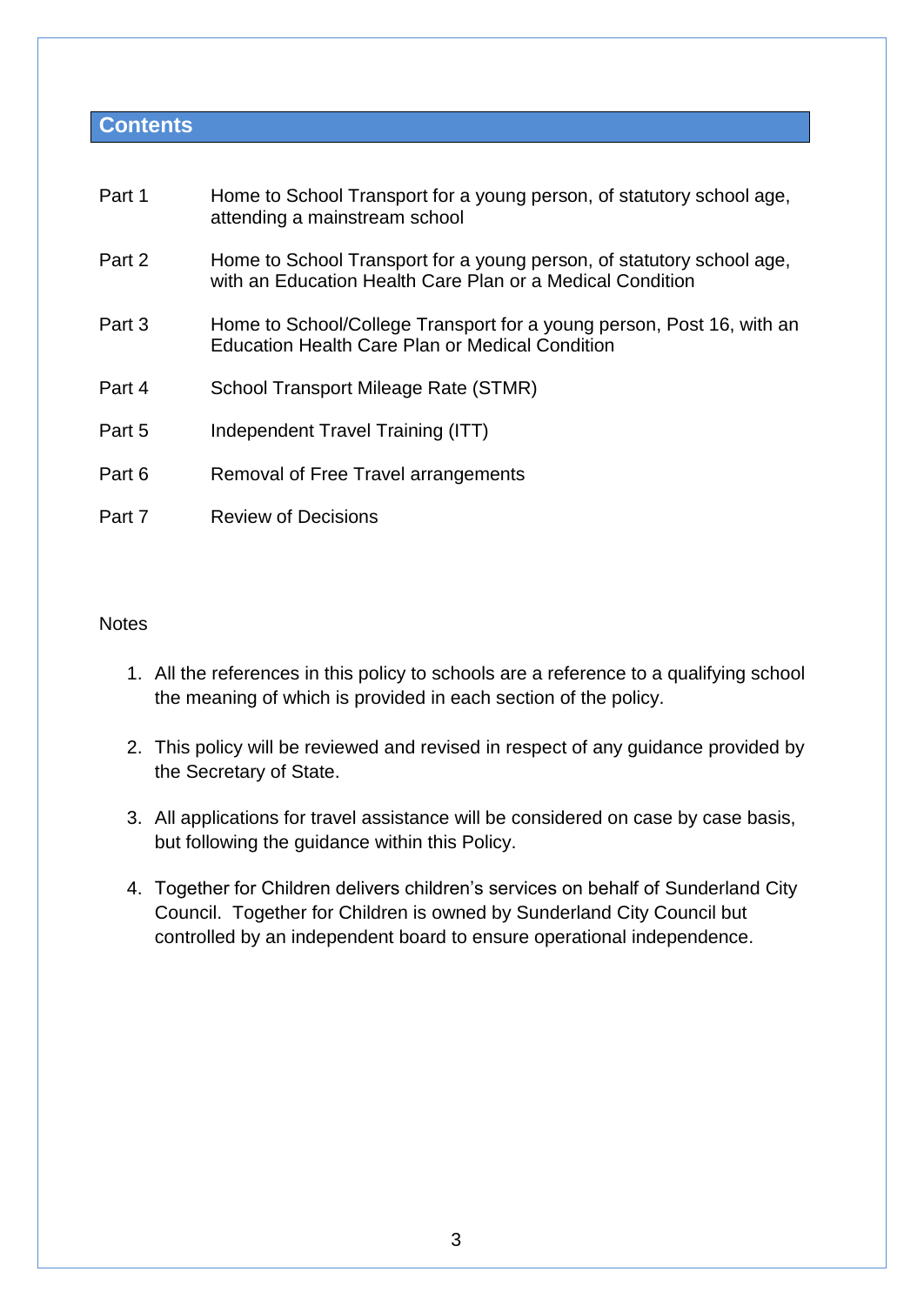## **Part 1 Home to School Transport for a young person, of statutory school age, attending a mainstream school**

# **1 Statement of Intent**

The purpose of this policy is to support the attendance at qualifying schools of eligible children who are of statutory school age by the provision of free transport. This includes pupils where parents/carers have expressed a preference on the grounds of religion or belief.

# **2 Meanings**

- 2.1 Qualifying schools are;
	- 2.11 community, academies or voluntary schools;
	- 2.12 pupil referral units;
	- 2.13 places other than a school at which a pupil might receive education under section 19(1) of the Education Act 1996.

# 2.2 Eligibility

- 2.21 Children who live within the statutory walking distance of their nearest qualifying school, but cannot reasonably be expected to walk to school.
	- a) Where children live within the statutory walking distance of their nearest qualifying school and it is suspected that there is no available walking route to that nearest qualifying school, Together for Children will undertake a risk assessment of the route.
	- b) Where the outcome of the risk assessment is that the route is not available to the child (accompanied by the parent/carer) free travel will be provided.
	- c) In the circumstances where the risk assessment shows that the route is available, then the parent has the right to have that decision reviewed in accordance with the review of decisions procedure.
- 2.22 Children who live more than 2 miles (statutory walking distance) from the primary school nearest their ordinary place of residence will be provided with free home to school transport.
- 2.23 Children who live more than 3 miles (statutory walking distance) from the secondary school nearest their ordinary place of residence will be provided with free home to school transport.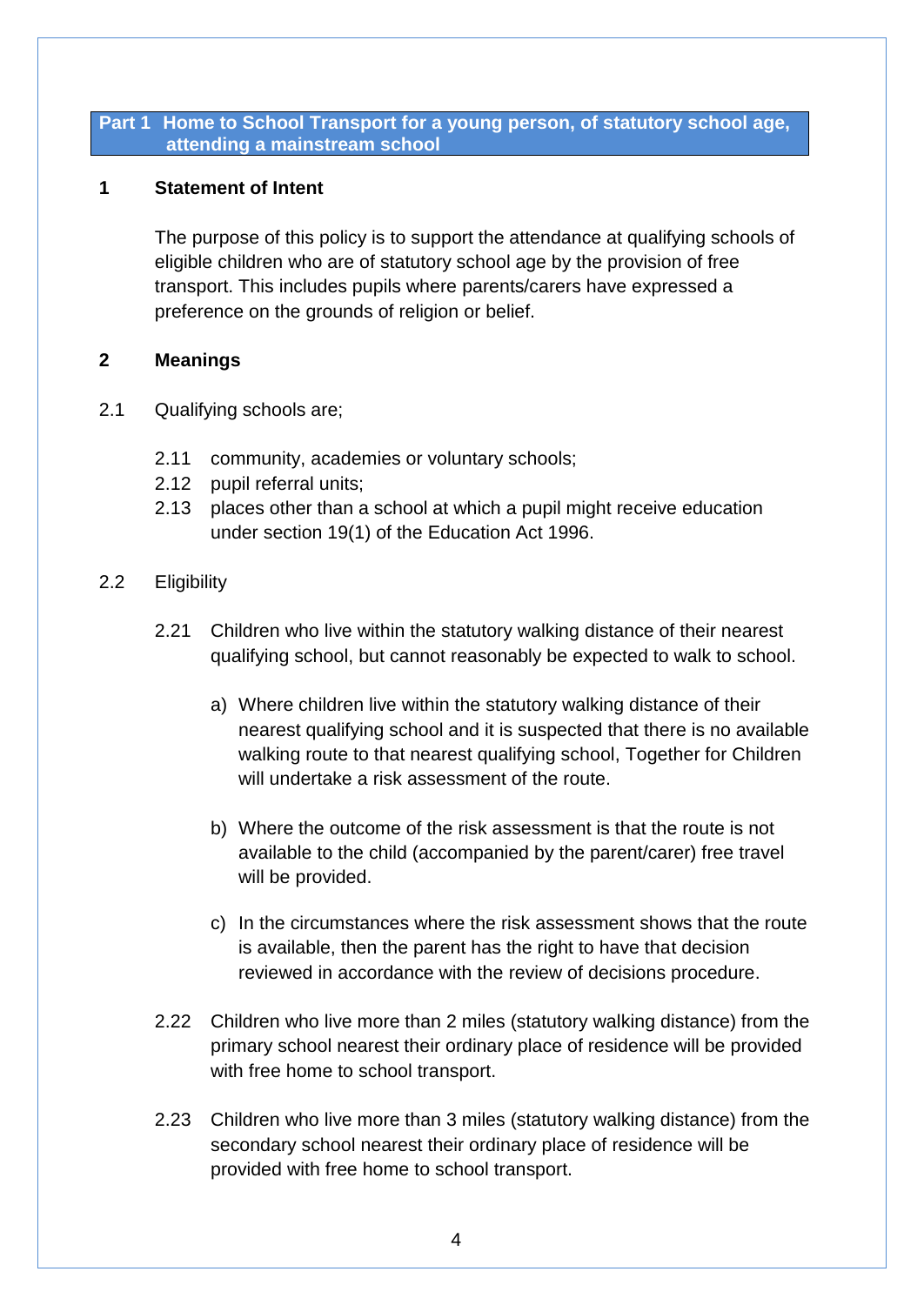- 2.24 Secondary aged Children entitled to free school meals, or whose parents are in receipt of their maximum level of Working Tax Credit will be provided with free home to school transport if; the secondary school they attend is one of the three nearest to their ordinary place of residence; and that school is more than 2 miles but below 6 miles from their ordinary place of residence;
- 2.25 Where a parent is offered a place at a school as a result of an independent appeal for admission to that school, the child will be eligible for free home to school transport where the conditions in paragraphs 2.22 – 2.24 are met.
- 2.26 Secondary aged children who are entitled to free school meals or whose parents are in receipt of their maximum level of Working Tax Credit; and are attending their nearest suitable school preferred on the grounds of religion or belief where their ordinary place of residence is more than 2 miles, but not more than 15 miles from that school;

or

Primary aged children who are entitled to free school meals or whose parents are in receipt of their maximum level of Working Tax Credit; and are attending their nearest suitable school preferred on the grounds of religion or belief where their ordinary place of residence is more than 2 miles from that school.

- 2.27 Evidence to support the following will be provided by the parent/carer:
	- a) where the preference to attend a school is based on the parent's religion or belief;
	- b) Where the parent does not wish the child to attend a school which is any of three schools nearest their home and that school is over two miles based on the parent's religion or belief. Free School Meals entitlement or Highest Working Tax Credits Certificate must be presented.
- 2.28 Unless a child changes their permanent place of residence then eligibility will remain for the entirety of the school year for which the assessment is made.
- 2.29 A new application must be made each academic year and it is parent's responsibility to ensure that an application is made. Entitlement will be re-assessed annually on receipt of the new application form.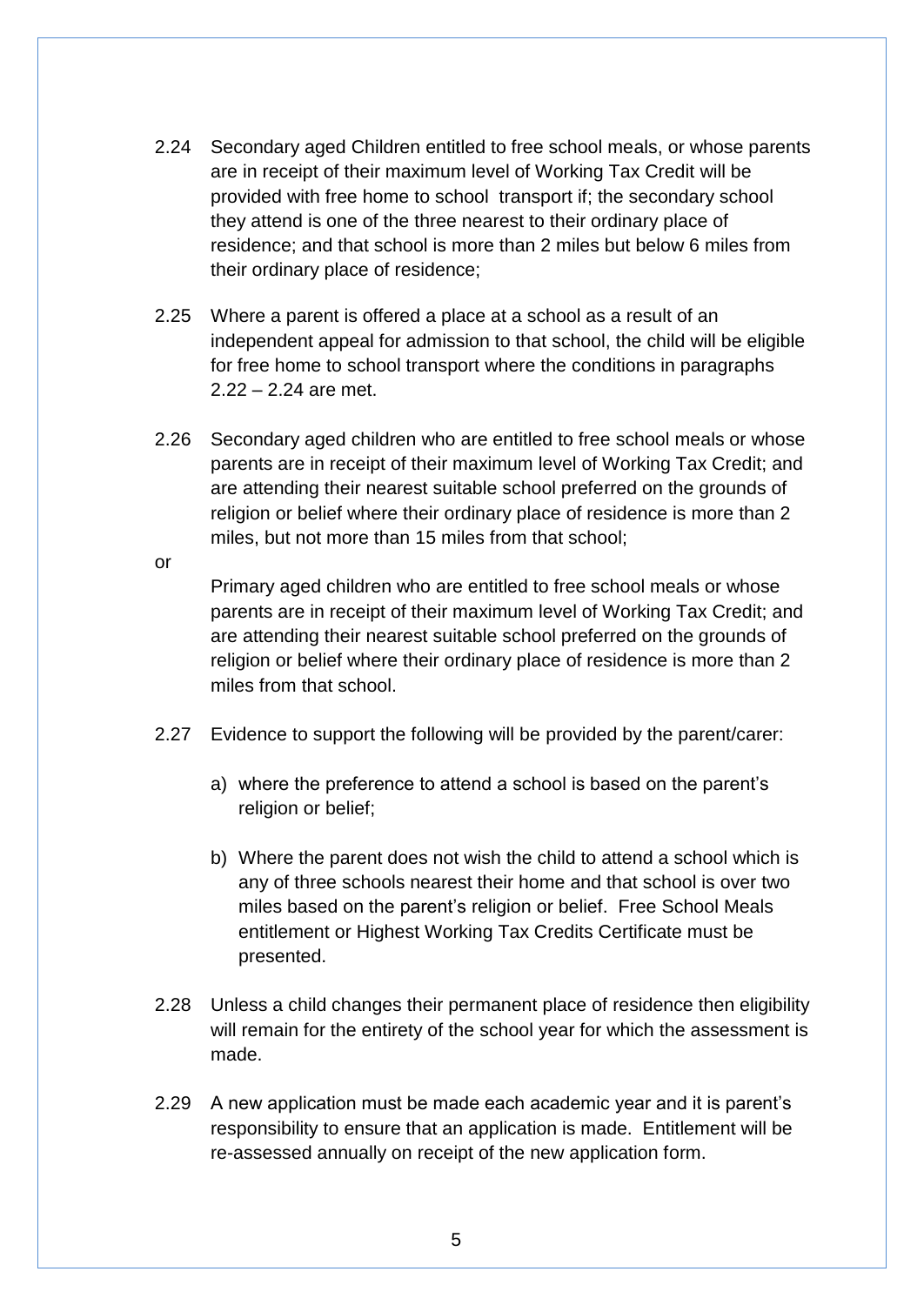# **2.3 Distance**

- 2.31 Distance is measured by:
	- a) nearest available route for the statutory walking distances, as accompanied; using a Geographical Information System (GIS)
	- b) road route for the 2 to 6 miles range for secondary and more than 2 miles for primary aged pupils, under the provisions for children entitled to free school meals or whose parents are in receipt of their maximum level of Working Tax Credit.

# **2.4 Ordinary place of residence**

The pupil's place of residence will be deemed to be the pupil's permanent home address. **This does not include a child minder or carer's address.**

# **3 Travel Arrangements**

- 3.1 Travel arrangements are those provisions made by Together for Children for young people to receive free home to school transport.
- 3.2 The duty to provide free home to school transport will be for the journey at the:

start of the school day; and end of the school day.

- 3.3 The school day is deemed to be the session times as approved by the governing body of the qualifying school.
- 3.4 Nothing in the travel arrangements made for any child shall be for any travel between educational institutions during the school day. Where a child moves from one establishment to another in order to receive education; that cost will fall to the school to pay.
- 3.5 The arrangements will be free of charge, except the provision of photographs, where cost shall fall to the parent.
- 3.6 Travel arrangements will be:
	- 3.61 normally a travel permit unless not suitable for the child's needs or;
	- 3.62 refunded travelling expenses according to the cheapest available public transport route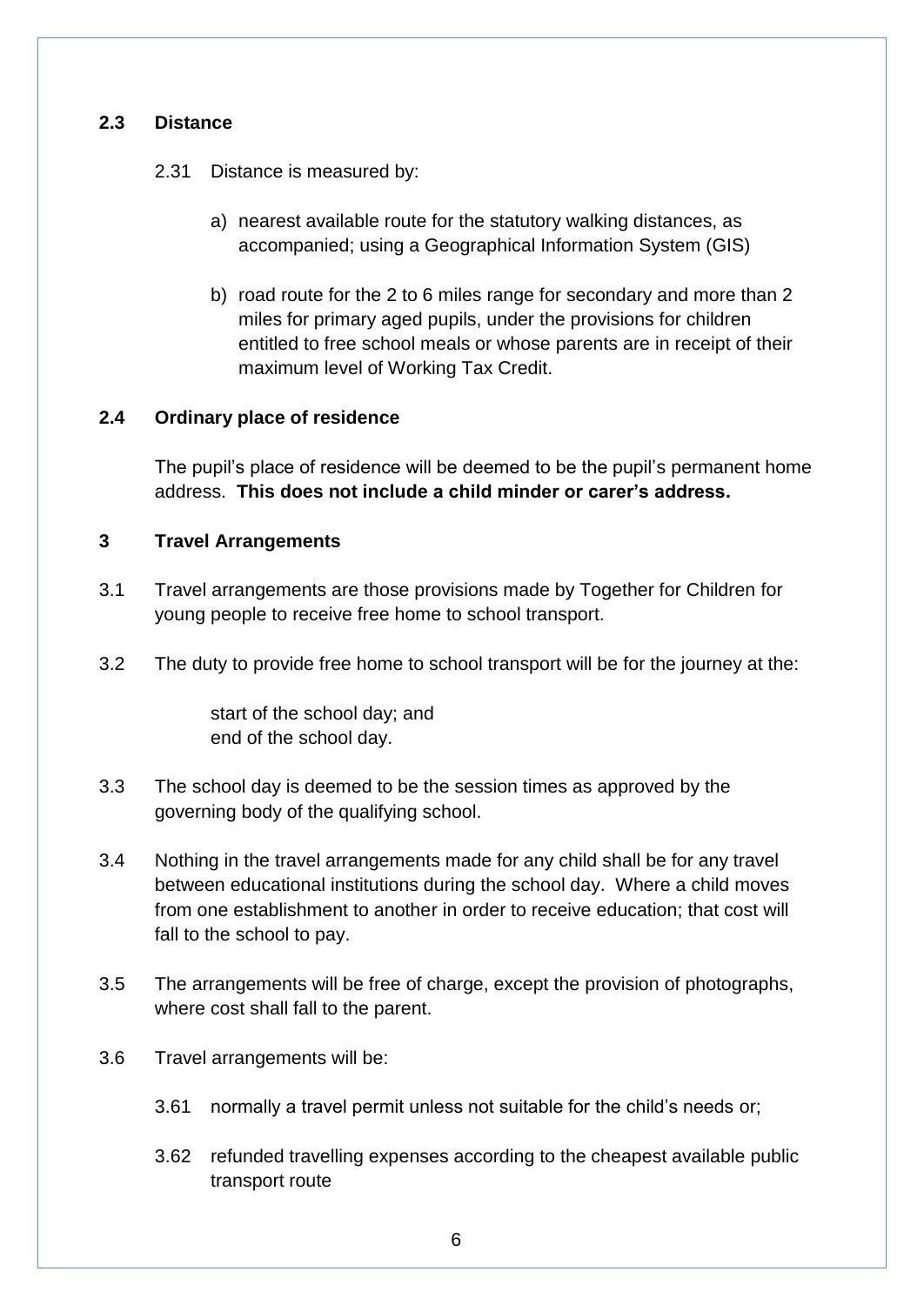# **4 Medical Requirements**

Children with physical and/or medical difficulties may be provided with assistance for transport at the discretion of Together for Children subject to a medical report from the child's consultant. These arrangements can be permanent or temporary.

# **5 Transitional arrangements in the event of the re-organisation of school provision**

- 5.1 In circumstances where the Council proposes to re-organise school provision which involves the discounting of existing schools and the establishing of new schools, transitional arrangements may be made in respect of the provision of home to school transport, which may also include the provision of free transport to pupils who would not ordinarily be eligible.
- 5.2 Transitional arrangements shall be determined by the Council's Cabinet.
- 5.3 Where transitional arrangements are approved they will be stated in the appropriate statutory notices.

# **6 Travel arrangements for other children**

- 6.1 Together for Children may make such school travel arrangements as considered necessary for any child not already provided for in this section of the policy for the purpose of facilitating their attendance at school.
- 6.2 Children who reside in an area not covered by public transport may be provided with assistance to and from school.
- 6.3 Travel arrangements will be:
	- a) normally a travel permit, that allows the child to access public service transport free of charge to and from school, unless not suitable for the child's needs; or
	- b) in some circumstances taxi provision; or
	- c) a mileage rate for parents/carers based on distance travelled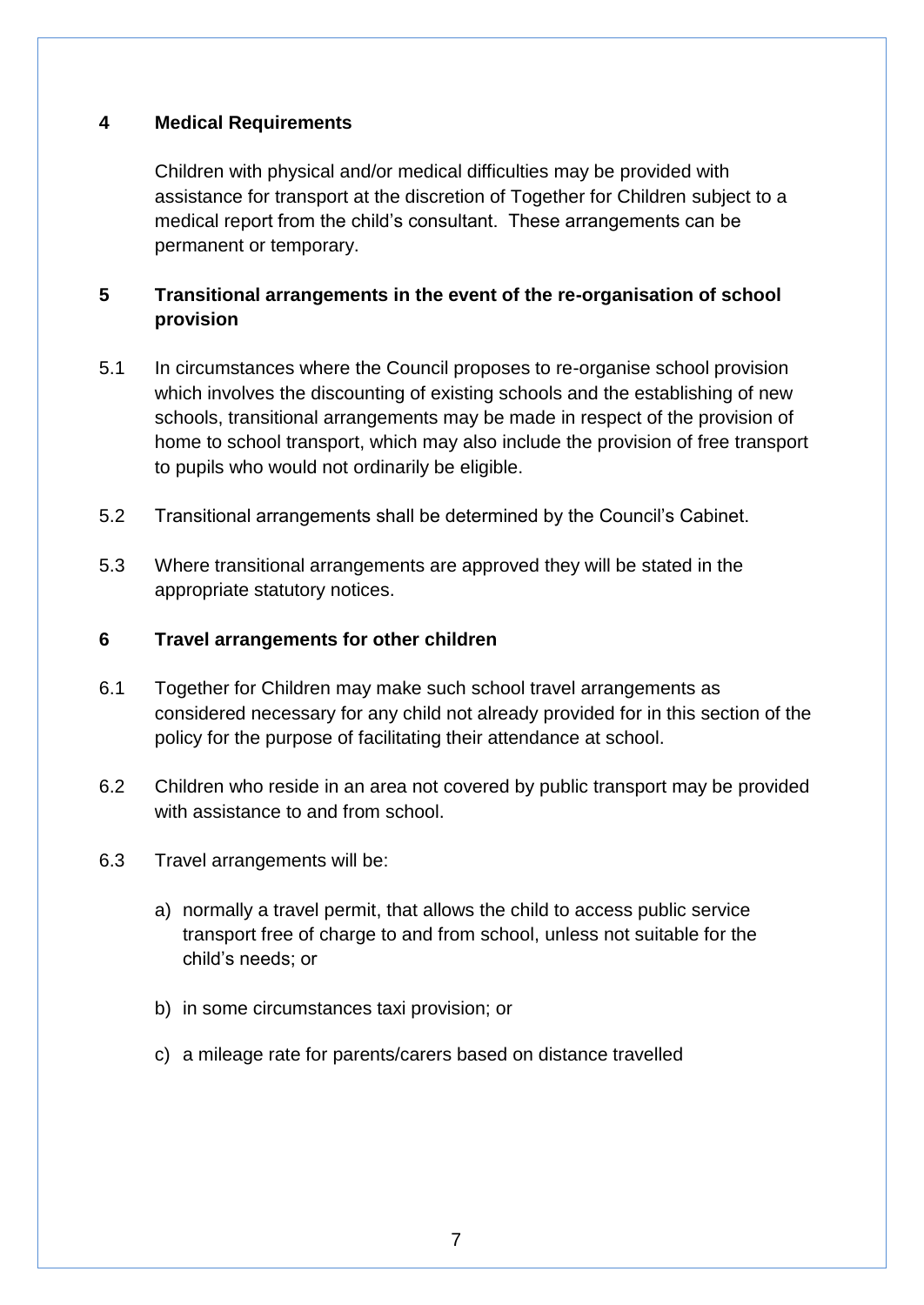## **Part 2 Home to School Transport for a young person, of statutory school age, with an Education Health Care Plan or a Medical Condition**

# **1 Statement of Intent**

The purpose of this policy is to support the attendance at qualifying schools for eligible pupils who are of statutory school age and who have an Education Health Care Plan or a medical condition that affects their travel; by the provision of free transport.

# **2 Meanings**

- 2.1 Qualifying schools are:
	- 2.11 community, academies or voluntary schools;
	- 2.12 community special schools;
	- 2.13 non-maintained and independent special schools;
	- 2.14 pupil referral units;
	- 2.15 places other than a school at which a pupil might receive education under section 19(1) of the Education Act 1996.
- 2.2 Eligibility:
	- 2.21 Children with an Education Health Care Plan.
	- 2.22 For children attending a special school or a specialist provision maintained by the Authority and it is named in their Education Health Care Plan, free home to school transport may be provided for full time pupils for;
		- a) Primary aged children who live over 2 miles from the special school or specialist provision ;
		- b) Secondary aged children who live over 3 miles from the special school or specialist provision
	- 2.23 Where a child does not qualify for free home to school transport under paragraph 2.22 free transport may be provided subject to an assessment by the Transport Lead.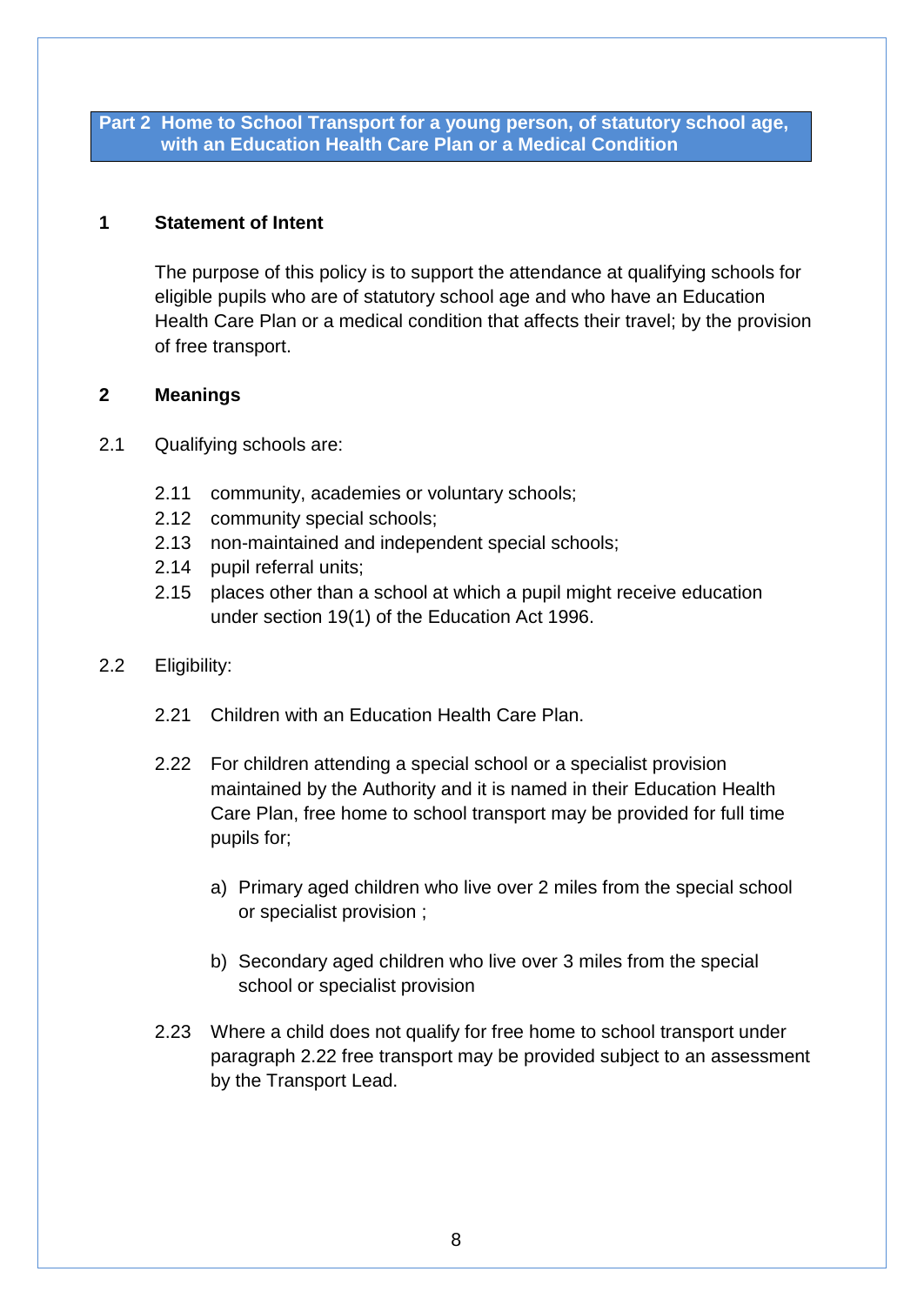- 2.24 Where a child attends a special school or other specialist provision maintained by another local authority or body, free home to school transport will be provided as set out in paragraphs 2.21 and 2.22 will similarly apply.
- 2.25 Where a mainstream school is named in the child's Education Health Care Plan and is below the statutory walking distance, free home to school transport may be provided, subject to an assessment by the Transport Lead.
- 2.26 Where a child with an Education Health Care Plan attends a school which is not the closest to their normal place of residence in accordance with parental preference they would not normally be provided with assistance with transport.
- 2.27 Children with an Education Health Care Plan who are entitled to free school meals, or whose parents are in receipt of their maximum level of Working Tax Credit:
	- a) Primary age and live more than 2 miles from their nearest school;
	- b) Secondary age and attend one of their three nearest qualifying schools which is above 2 miles but less than 6 miles from their ordinary place of residence.
- 2.28 The assessment of a pupil's eligibility for free home to school transport to school will be at the time an application is made and continuously reviewed.
- 2.29 Unless a child changes their permanent place of residence or school, then eligibility will remain for the entirety of the school year for which the assessment is made.
- 2.3 Ordinary place of residence

The pupil's place of residence will be deemed to be the pupil's permanent home address. **This does not include a child minder or carer's address.**

- 2.4 Distance
	- 2.41 Distance is measured by:
		- a) nearest available route for the statutory walking distances, as accompanied; using a Geographical Information System (GIS)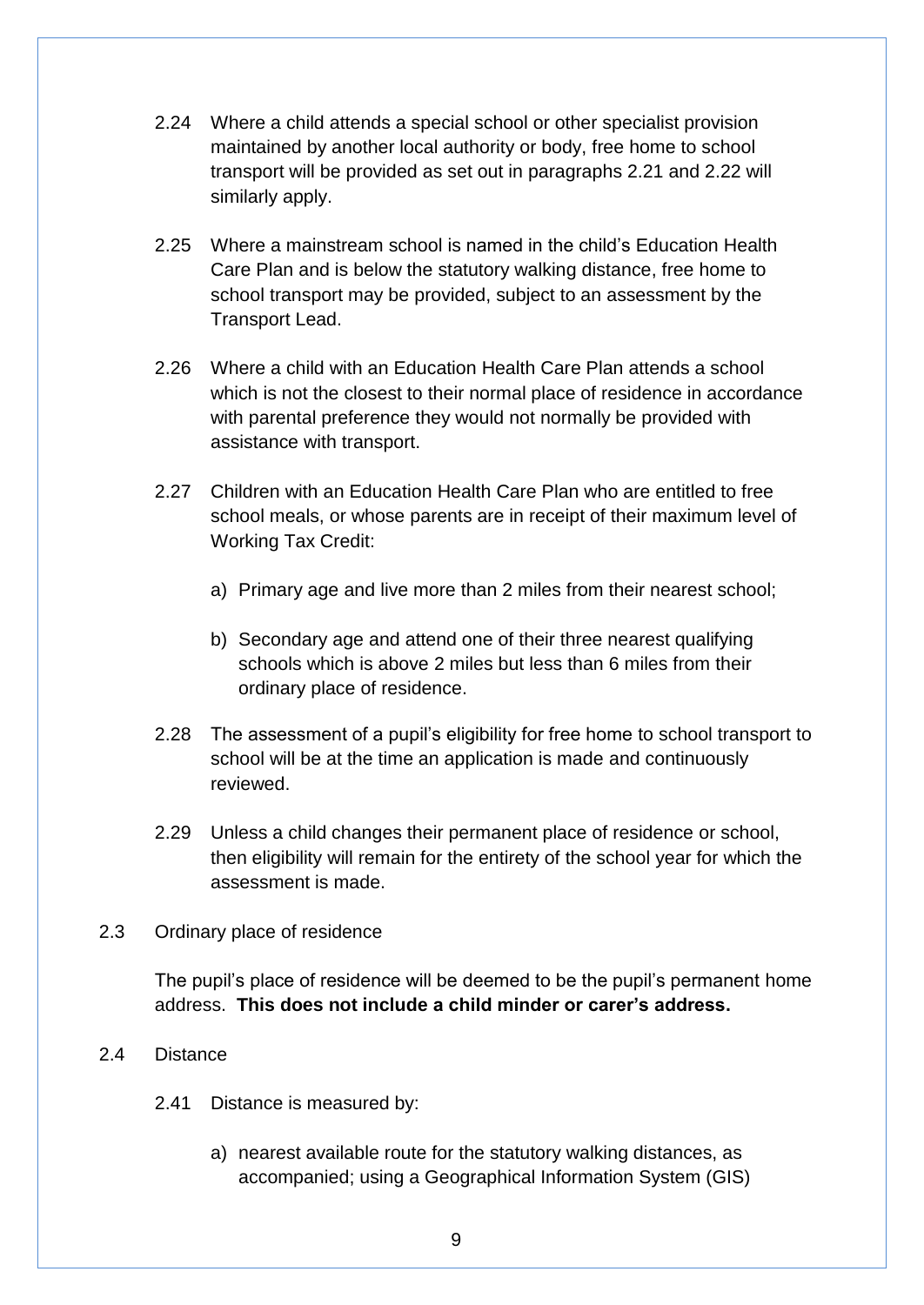b) road route on roads suitable for a motor vehicle for the 2 to 6 mile range for secondary and over 2 miles for primary under the provisions for children entitled to free school meals or whose parents are in receipt of their maximum level of Working Tax Credit.

# **3 Travel Arrangements**

- 3.1 Travel arrangements are those provisions made by Together for Children for young people to receive free home to school transport.
- 3.2 The duty to provide free home to school transport will be:
	- 3.21 for children attending a school on a daily basis the journey at the:
		- a) start of the school day; and
		- b) end of the school day
	- 3.22 weekly residential place:
		- a) one journey at the start of the school week; and
		- b) one journey at the end of the school week
	- 3.23 termly residential place:
		- a) one journey at the start of each half-term;
		- b) one journey at the end of each half-term; and
		- c) consideration will be given to provide free home to school transport 1 weekend within each half term in exceptional circumstances and with the agreement of the school.
- 3.3 The school day is deemed to be the session times as approved by the governing body of the qualifying school.
- 3.4 Travel arrangements will be:
	- 3.41 normally a travel pass unless not suitable for the child's needs; or
	- 3.42 refunded travelling expenses according to the cheapest available public transport; or
	- 3.43 mileage expenses in accordance with Together for Children's current rate; or
	- 3.44 a taxi; or
	- 3.45 a contracted specialist vehicle.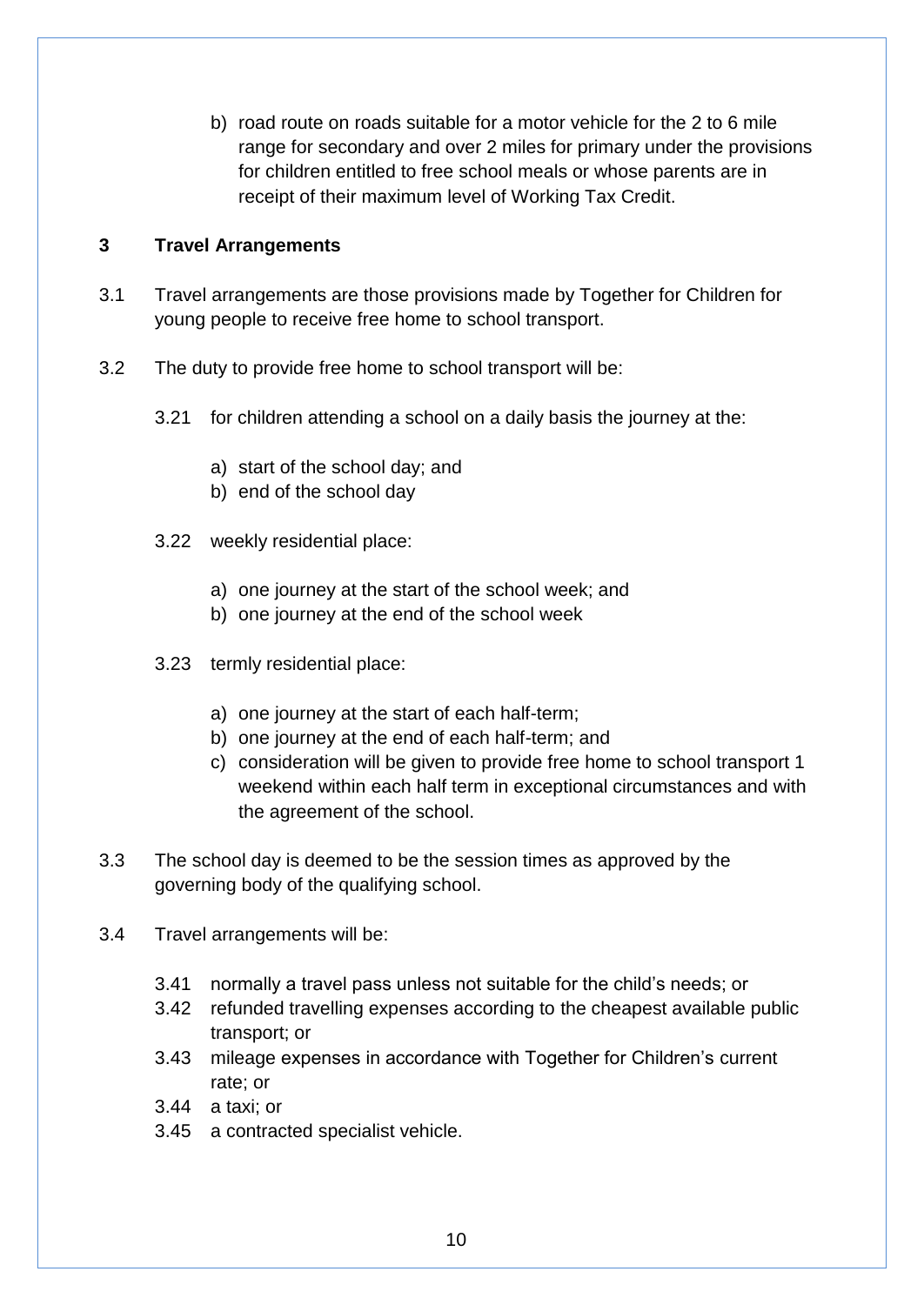3.5 Nothing in the travel arrangements made for any child shall be for any travel between educational establishments during the school day. Where a child moves from one establishment to another in order to receive education then that cost will fall to the school to pay.

The arrangements will be free of charge, except the provision of photographs, where cost shall fall to the parent.

- 3.6 The Home to School Transport Team may provide escorts to accompany children subject to taking account of:
	- 3.61 risk assessment of the child;
	- 3.62 age of the child;
	- 3.63 length of the journey.
- 3.7 The provision of escorts will be subject to a continuous review undertaken by the Transport Lead.
- 3.8 The provision of transport will not normally be written into the Education Health Care Plan.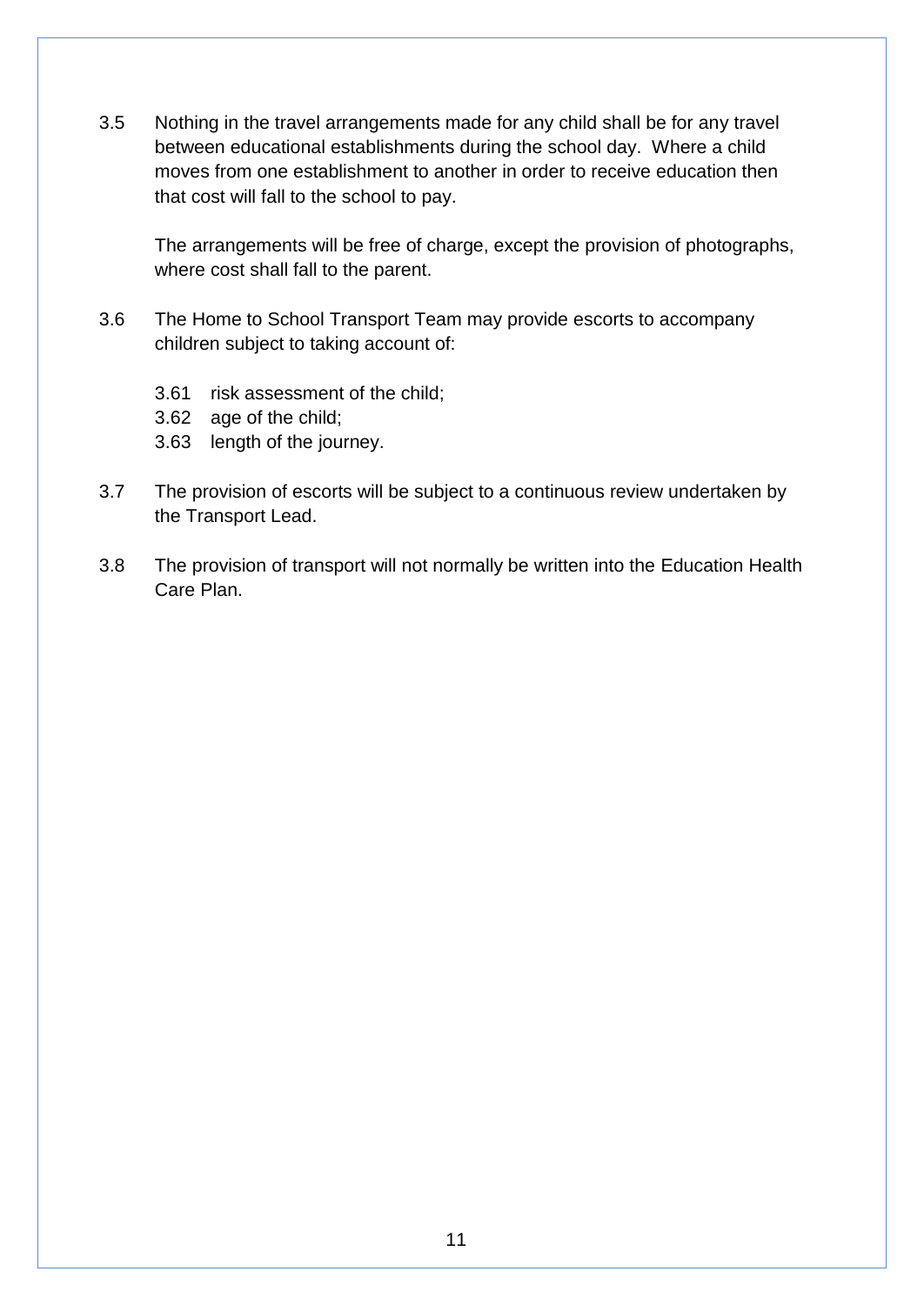**Part 3 Home to School Transport for a young person, Post 16, with an Education Health Care Plan or a Medical Condition**

# 1 **Eligibility and Provision**

- 1.1 Students must be aged 16-25 during the academic year, and;
- 1.2 Attend an eligible educational establishment in excess of three miles (walking distance) from the home residence.
- 1.3 Students should undertake an eligible course of study, (i.e. full-time and of at least one year's duration) and,
- 1.4 Have either a Statement of Special Educational Needs or an Education Health Care Plan where transport has been previously provided or, a medical certificate from a recognised General Practitioner/Consultant that transport is required.
- 1.5 An application for assistance with travel must be completed on an annual basis before any form of travel assistance can be considered.
- 1.6 Where the student or parent/carer has chosen a placement that is out of the Sunderland boundary, Together for Children may not provide transport if a local provider can offer the same course.
- 1.7 The mode of transport provided will be determined by the individual's need and any relevant start or finish times of the course or educational establishment.
- 1.8 It should be noted that to protect the public funds Together for Children administer, it may be necessary to schedule journeys that are not direct to a home address or, an educational establishment. Similarly, due the differing timetables of college courses, it may be necessary for some students to have a period of 'waiting time' before the relevant transport arrives or may be required to attend their educational establishment early. Together for Children will endeavour to ensure that this waiting time does not exceed one hour.
- 1.9 Acceptance of transport provision is on the understanding that the student will be assessed for an independent travel programme.

# 2 **Contribution**

- 2.1 Together for Children have introduced a contribution for the provision of dedicated transport for Post 16 SEND students, where eligibility has been determined.
- 2.2 The contribution for travel is £651 per academic year and can be paid in one full amount or through a monthly Direct Debit.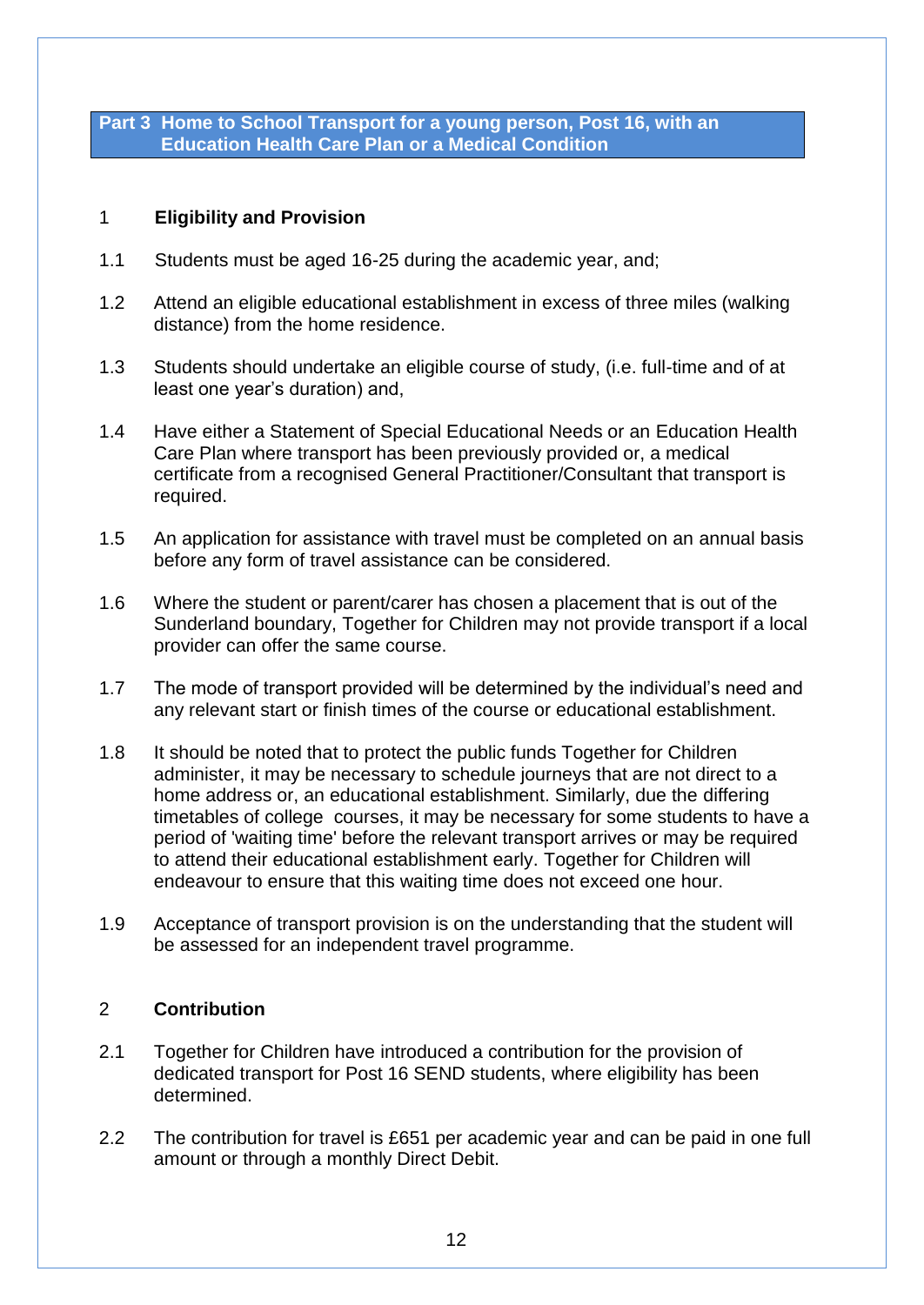- 2.3 The amount identified, of £651, is equivalent to an All Zone over 16 Travel Permit supplied by Nexus. Together for Children will continue to organise the taxi provision and in all cases will still be subsidising a large proportion of the cost.
- 2.4 Exemptions to the contribution include;
	- 2.41 Looked After Children (LAC)
	- 2.42 Low Income Families (Highest Working Taxi Credits and/or Free School Meals)
	- 2.43 Young People, assessed in their own right, already making payments to Adult Social Care via a Personal Budget

Further information on the provision of Post 16 transport can be found at;

<http://www.sunderland.gov.uk/index.aspx?articleid=727>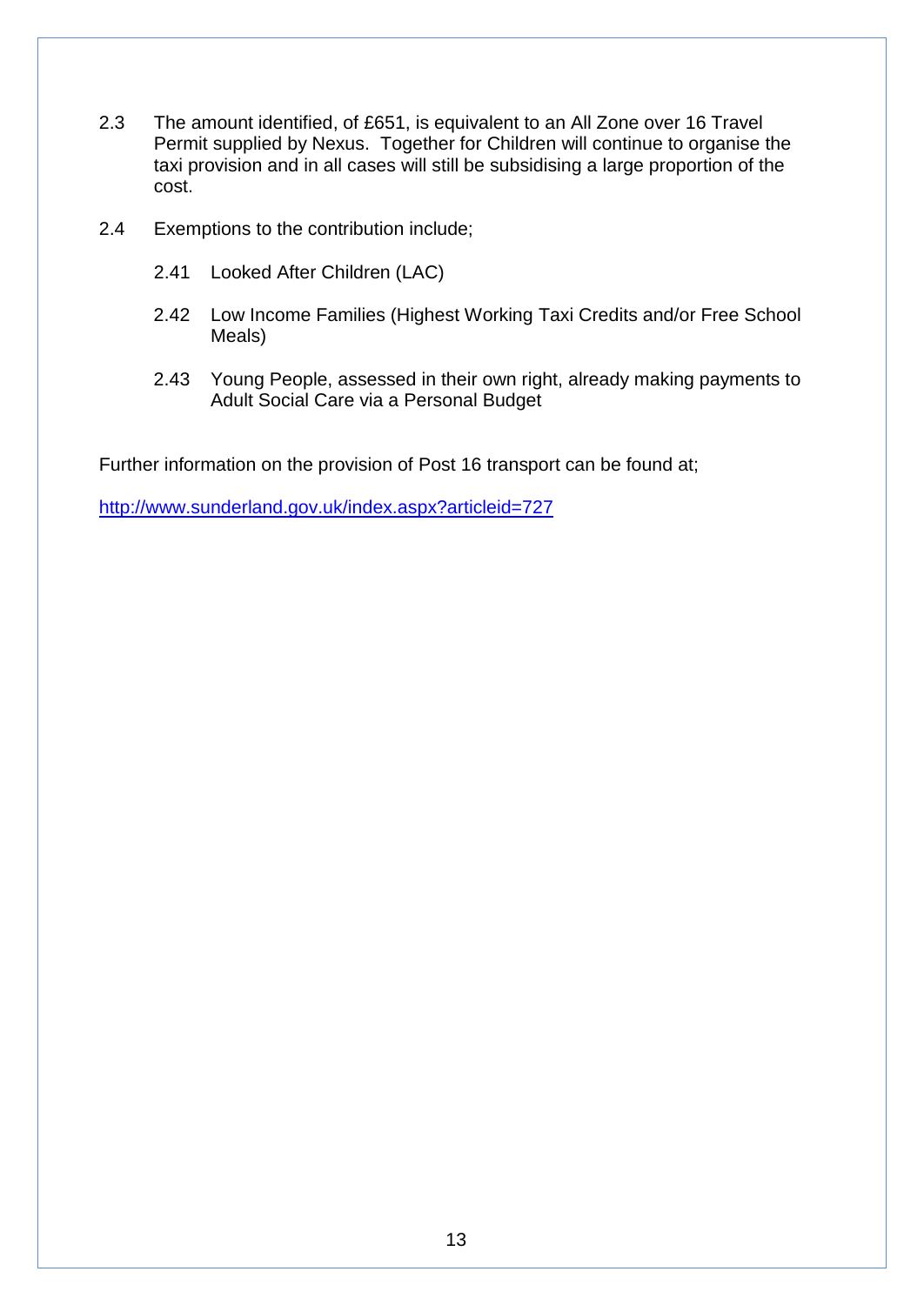#### **Part 4 School Transport Mileage Rate (STMR)**

#### 1 **Introduction**

The School Transport Mileage Rate (STMR) is a payment of 45p per mile made to parents/carers of children with Special Educational Needs (SEN) who are eligible for travel assistance.

#### 2 **Benefits of the STMR**

- 2.1 Families can choose the most appropriate travel arrangements for the young person that best fits with their personal circumstances
- 2.2 Families control how funding is used to get the young person to and from school/college on time in a way that suits them
- 2.3 Parents/carers can look at opportunities to share travel arrangements with other young people and their families

#### 3 **Process**

- 3.1 The STMR is worked out on the distance your child travels from home to school/college and back home again, for each day they attend.
- 3.2 Invoice templates will be sent to the young person's home address for parents/carers to complete and return at the end of each month.
- 3.3 Parents/Carers will need to provide Together for Children with the appropriate bank details at the time of invoice submission. Payments will then be made directly into the nominated bank account.
- 3.4 It is parent/carers responsibility to notify Together for Children of any change in circumstances (e.g. change of address). The STMR would then be recalculated accordingly.
- 3.5 When a STMR is undertaken, it is the responsibility of parents/carers to ensure the young person arrives and leaves school safely. Attendance of young people on STMR's can be monitored with schools/colleges.
- 3.6 Families can stop the STMR if circumstances change substantially, but Together for Children will need sufficient notice to arrange alternative forms of travel assistance.
- 3.7 Receiving a STMR will have no impact on any other benefits the family or young person receive.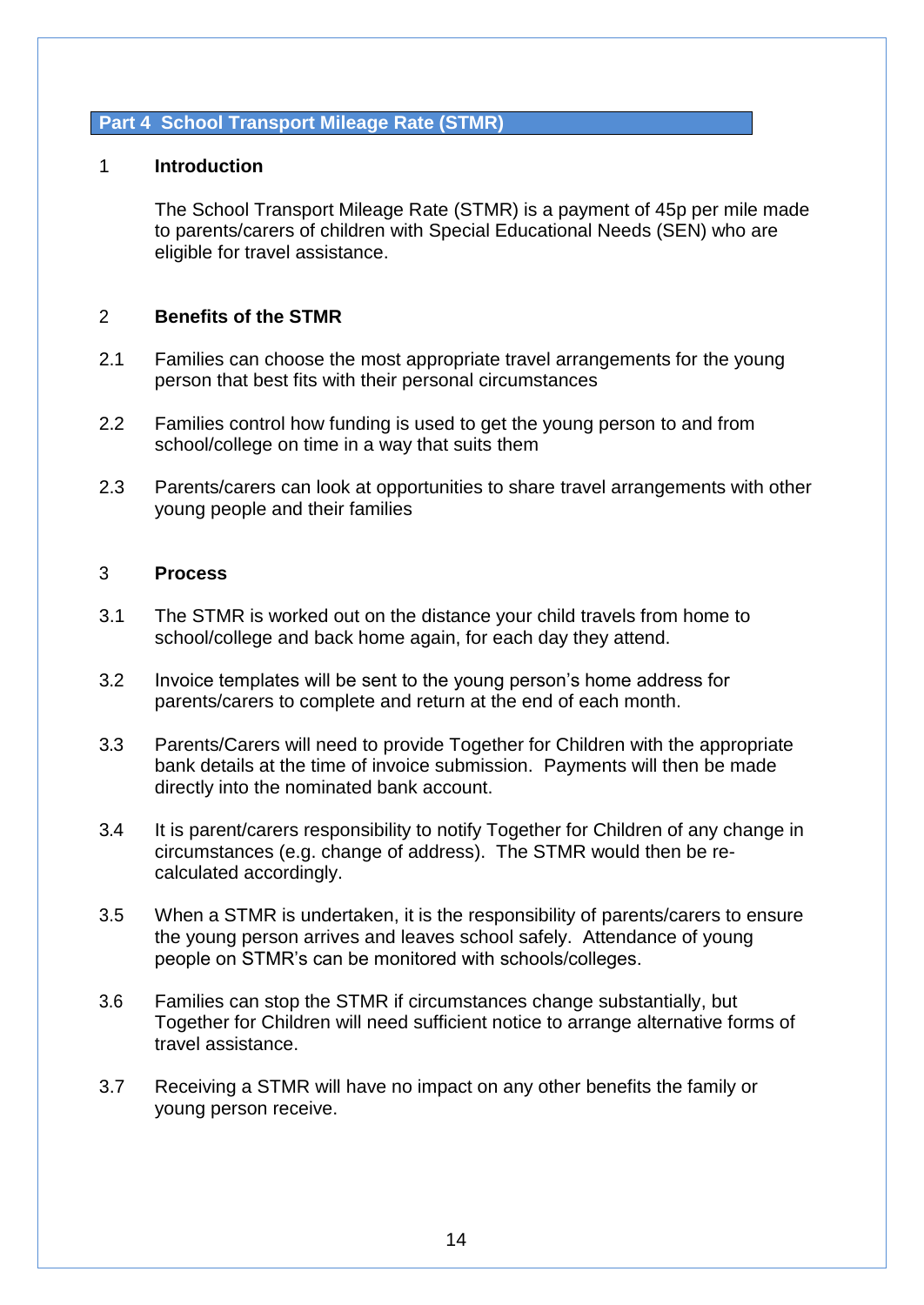### **Part 5 Independent Travel Training (ITT)**

#### 1 **Introduction**

Independent Travel Training helps young people gain an important life skill. When a young person is trained in travel it can open many doors for them both socially and in their future education/work.

Together for children currently fund two members of staff to deliver independent travel training throughout the Sunderland area. Both members of staff are based within Barbara Priestman Academy and have a wealth of experience in this work.

## 2 **Benefits of ITT**

- 2.1 Allows the young person to interact socially outside of school/college with friends and family (i.e. going to the cinema or bowling)
- 2.2 Lifts restrictions on parents/carers having to transport the young person to and from activities or school/college
- 2.3 Improves the confidence and social skills of young people
- 2.4 Increases flexibility of travel (i.e. staying for after school activities)
- 2.5 Prepares the young person for future employment

#### 3 **Process**

- 3.1 Identify young people suitable for ITT. Identification may come through referrals from parents, school/college staff, Together for Children, or even the young people themselves.
- 3.2 Introduction by the trainer to the family and young person. Initial contact from the trainer is usually initiated through a telephone conversation. A follow up visit to the home address allows the trainer an opportunity to talk through the ITT programme with both the parent/carer and young person.
- 3.3 A 10 Stage Approach for ITT in Sunderland. Our travel trainers have created a staged approach to training with the young person having to pass through each one. Each stage includes various modules that must be successfully completed by the young person before they can move on. Only when all 10 stages have been complete, can the young person be signed off from transport.
- 3.4 Continued Support will be provided by the trainers. Parents/Carers and young people can still request support, even if they have been successfully travel trained. Situations can arise when travelling that may require some parts within the training to be redelivered to help improve the confidence of the young person.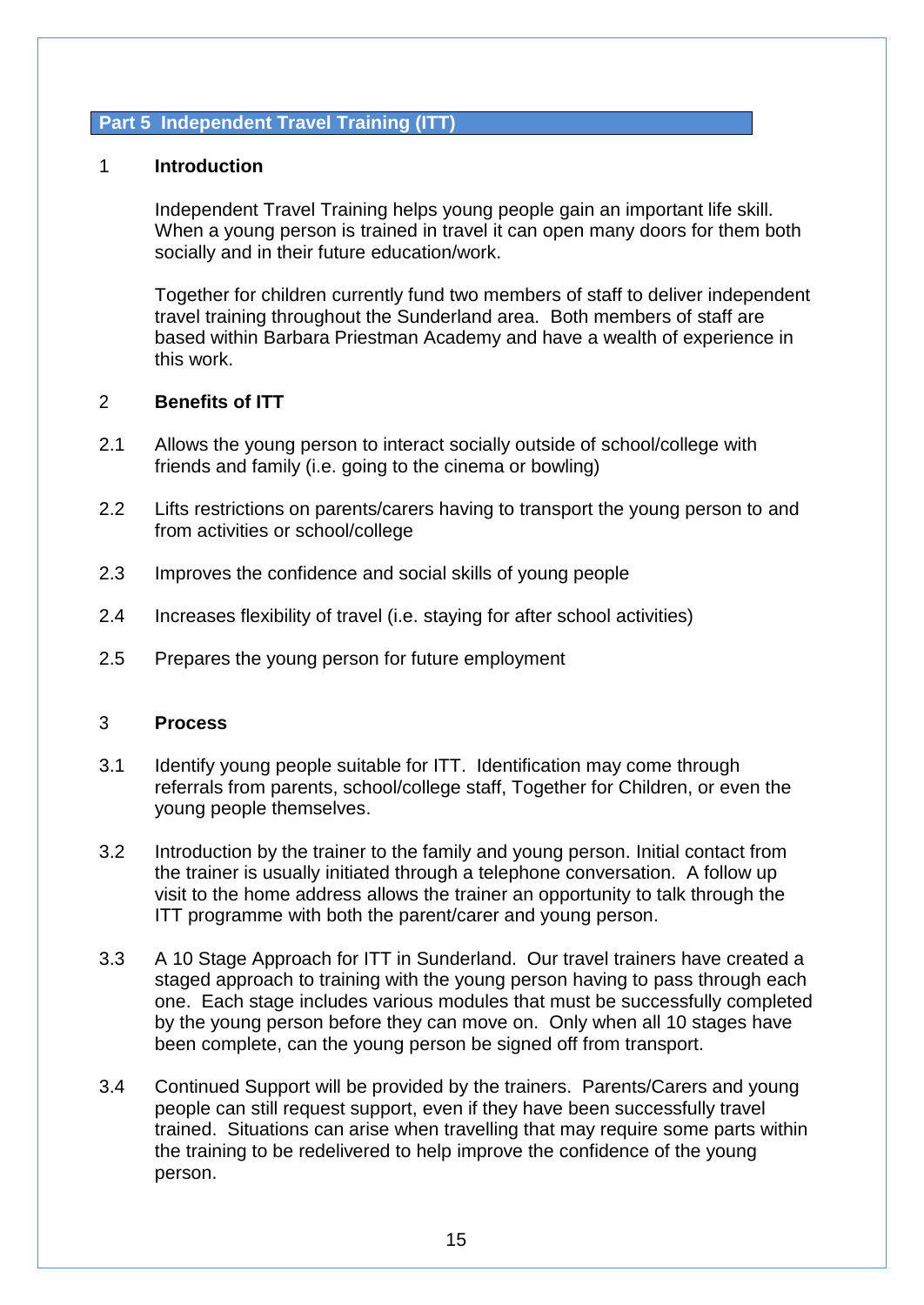## **Part 6 Removal of Free Travel arrangements**

- 1 Together for Children shall withdraw the provision of free home to school transport where it is considered that a child has demonstrated such poor behaviour whilst using the transport as to put at risk:
	- 1.1 the driver of the vehicle; or
	- 1.2 other road users; or
	- 1.3 other passengers; or
	- 1.4 used threatening or violent language; or
	- 1.5 damage to the vehicle.
- 2 The withdrawal of free home to school transport will be:
	- 2.1 temporary; or
	- 2.2 permanent.
- 3 Temporary shall be a specified number of weeks and permanent shall be for the remainder of the school year.
- 4 Where a permanent withdrawal is imposed during the Spring and Summer terms it will continue for the equivalent of three school terms.
- 5 The withdrawal of home to school transport (either temporary or permanent) on a particular child shall not imply that travel arrangements were not necessary and should not be provided. The withdrawal would indicate that travel arrangements were necessary and had been made, but that the child's behaviour was such that they cannot take advantage of it.
- 6 Nothing in this policy prevents the Head Teacher of a school using disciplinary sanctions which could include exclusion when it is considered that the behaviour of a pupil on home to school transport warrants it.
- 7 Nothing in this policy prevents the operator of a commercial service from excluding a child if they demonstrate poor behaviour as set out in paragraph 1.